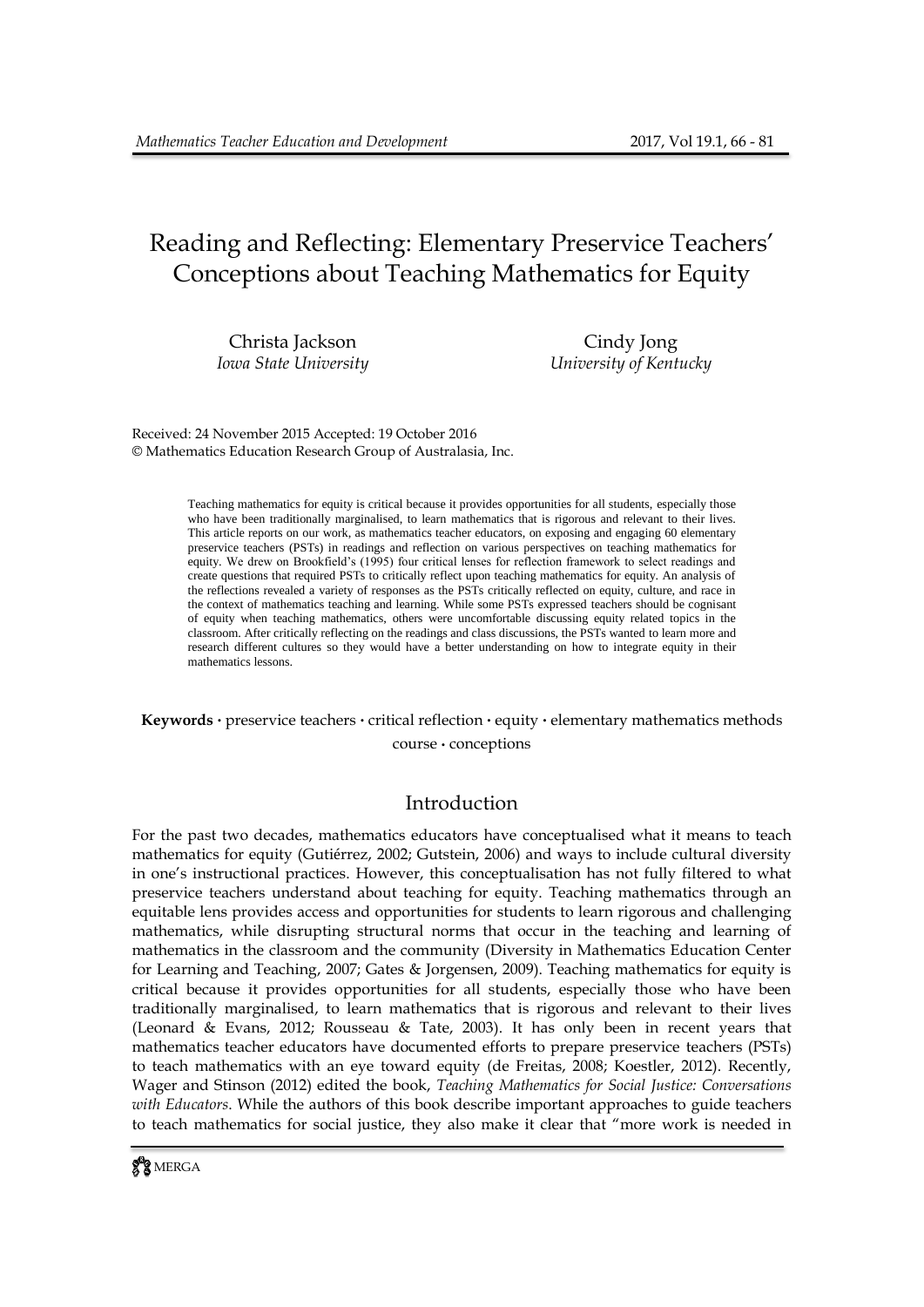understanding how to best support preservice teachers and in-service teachers in the endeavour of learning and teaching mathematics for social justice" (Koestler, 2012, p. 91).

This article reports on our work, as mathematics teacher educators, on exposing and engaging preservice teachers, through readings and reflection, to various perspectives on teaching mathematics through an equity lens. Our guiding research question was: How do two purposefully selected readings elicit preservice teachers' conceptions of equity in mathematics education?

# Related Literature

Over the years, scholars have argued that reflection plays a critical role in the development of preservice and in-service teachers (Bjuland, Cestari, & Borgersen, 2012; Brookfield, 1995; Collier, 1999). Howard (2003) asserts, "Critical reflection requires one to seek deeper levels of selfknowledge, and to acknowledge how one's own worldview can shape students' conceptions of self" (p. 198). Critical reflection is prominent in culturally relevant teaching literature, where teachers analyse and reflect upon the influence of culture, race, and power in their teaching (Gay & Kirkland, 2003; Sharp, 2003). We conceptualise culture as shared patterns of behaviours, interactions, and ideas that are learned through socialisation. In the context of mathematics, Rousseau and Tate (2003) recommend teachers reflect upon how students' backgrounds influence their learning of mathematics and the role of mathematics in society. For example, Fernandes (2012) conducted an intervention with preservice teachers that supported them in developing strategies to instruct English Language Learners (ELLs) in an English-only mathematics classroom. The intervention focused on task-based interviews and the utilisation of Mason's (2002) noticing framework. The PSTs interviewed intermediate students (fifth and sixth graders) on four National Assessment of Educational Progress (NAEP) measurement tasks that potentially had linguistic challenges for ELLs. At the conclusion of the interview, the PSTs provided a detailed reflection paper based on Fernandes' guiding prompts. The PSTs recognised and discussed some of the linguistical challenges faced by ELLs in an English-only mathematics classroom.

There is a dearth of research specifically on examining the role of written reflections, especially in mathematics methods courses, which are courses focused on the pedagogical instructional practice that facilitate students' learning and understanding of mathematics. One exception is research on autobiographies, which have been used in mathematics content and methods courses (Drake, 2006; Ellsworth & Buss, 2000; Harkness, D'Ambrosio, & Morrone, 2007; Koestler, 2012). The purpose of autobiographies is for PSTs to reflect upon: their own experiences as mathematics learners, the influence of their past mathematics teachers, and their own conceptions about how mathematics should be taught.

# *Teachers' Understanding of Equity*

Mathematics teacher educators have noted tensions that exist among preservice and in-service teachers who engaged in explicit equity-based experiences in mathematics (Bartell, 2013; de Freitas, 2008; Koestler, 2012; Rousseau & Tate, 2003). For example, (preservice) teachers struggled to adopt a non-neutral view of mathematics, and thus, found it challenging to create a mathematics lesson that integrates a social justice component (Koestler, 2012; Bartell, 2013). At the secondary level, de Freitas' (2008) PSTs observed three mathematics lessons and completed discourse analyses to develop a critical awareness of teacher-student classroom dynamics, but the PSTs had difficulty connecting their analyses to their own experiences and privilege.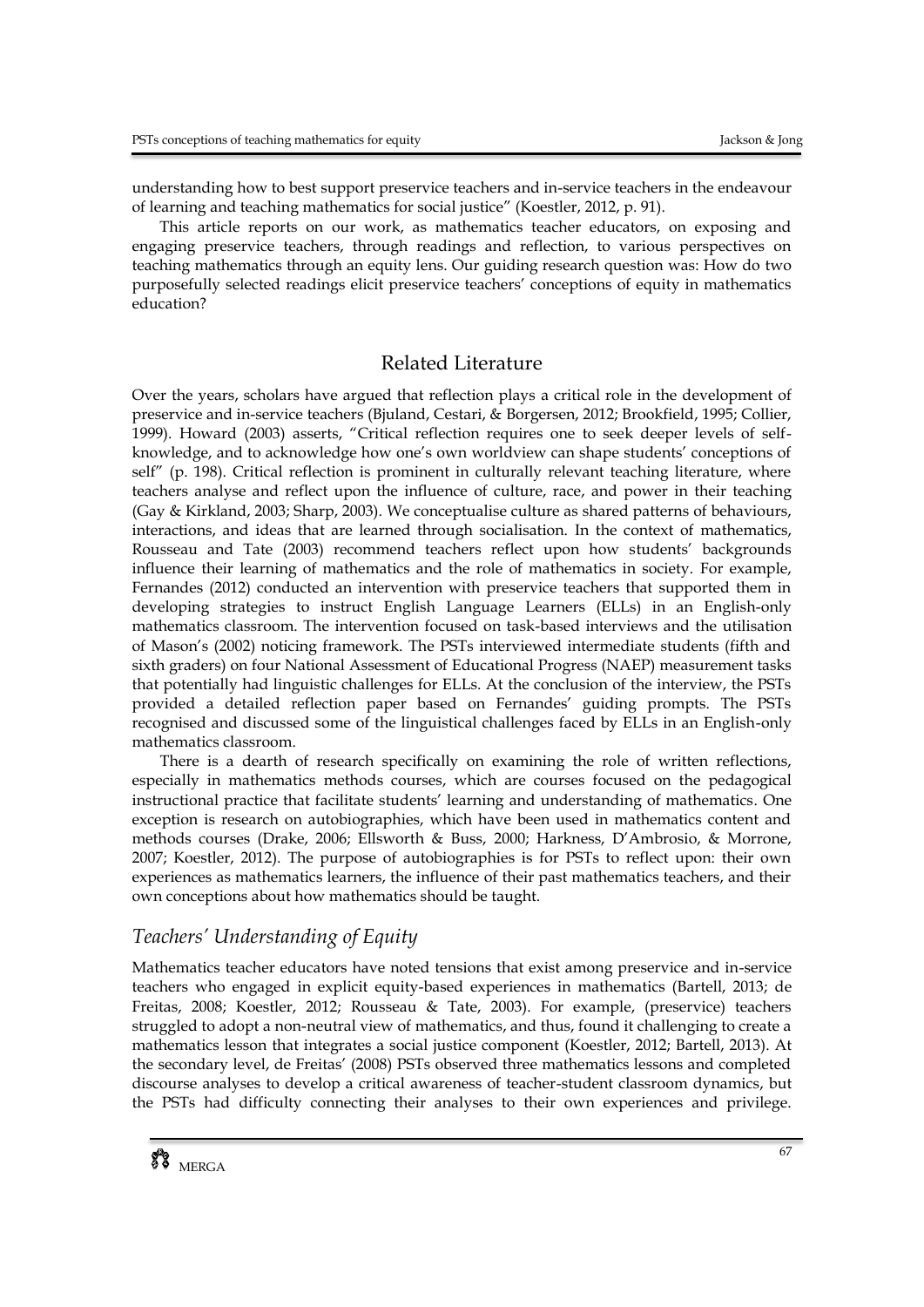Similarly, Bartell (2011) found that the in-service teachers who were enrolled in a graduate course focused on teaching mathematics for social justice experienced tension negotiating mathematics and social justice in their instructional practice.

Moreover, Bartell (2012) asked 13 preservice teachers' to critically reflect on two mathematics teaching vignettes and respond whether the vignettes centred on what is meant by teaching mathematics for social justice. The preservice teachers critically questioned the perspectives in the vignettes. For example, one vignette focused on the teacher telling the students in the class that they needed to design a wheelchair ramp for their high school. While many of the preservice teachers discussed how the vignette incorporated aspects of teaching mathematics for social justice, some of the preservice teachers critically questioned the need for the wheelchair ramp if the school did not have any students who needed the access. In addition, some of the preservice teachers critically questioned the fact that the students did not come up with the topic – instead it was imposed on them by the instructor. The vignettes allowed a space for the preservice teachers to critically reflect on whether the given scenarios were representative of teaching mathematics for social justice.

Rousseau and Tate (2003) found that many in-service secondary teachers also had narrow views of equity, which stemmed from a colour-blind perspective of students in mathematics. Teachers who assume the colour-blind stance indicate they do not "see" colour, and thus ignore students' racial identities. In fact, Rousseau and Tate argue, "a colour-blind approach requires a wilful ignorance of the impact of racism" (p. 213). Moreover, teachers who have a colour-blind mindset do not acknowledge racial patterns of achievements, particularly with students of colour. Rousseau and Tate claim there is a strong need to develop mathematics teacher reflections in relation to equity. We believe there is great value in creating practice-based experiences grounded in equity within mathematics education; therefore, we implemented readings and written reflections focused on equity-related issues in mathematics education in our methods course.

In this article, we argue that written reflections based on meaningful readings in mathematics methods courses can be used as springboards to discuss important topics, such as equity in mathematics education. In our experience, we found that PSTs are more open and honest in written reflections than in whole group discussions alone. There is less pressure in written reflections because PSTs have an opportunity to take their time to think about a topic and record their thoughts. PSTs also tend to be more honest if there is an open environment that invites answers that do not simply seek to present the "right" perspective. Written reflections provide insights for teacher educators to learn about PSTs' conceptions and build upon those pre-existing ideas.

# Conceptual Framework

To elicit preservice teachers' perceptions of teaching mathematics for equity, we drew on Brookfield's (1995) four critically reflective lenses. The purpose of Brookfield's framework is for teachers to examine their own actions and assumptions through different lenses as part of the critical reflection process. The framework was primarily intended to realise a democratic education with in-service teacher development over time. Considering the preservice teacher stage of development, we adapted Brookfield's original lenses to apply to a teacher education context. The following four lenses were used to critically reflect on one's conceptions about teaching: self as a teacher and learner; theoretical literature; students' perspective; and classroom context. Figure 1 shows the interrelated nature of the four lenses and how examining one's conceptions about teaching through these lenses can help (preservice) teachers be more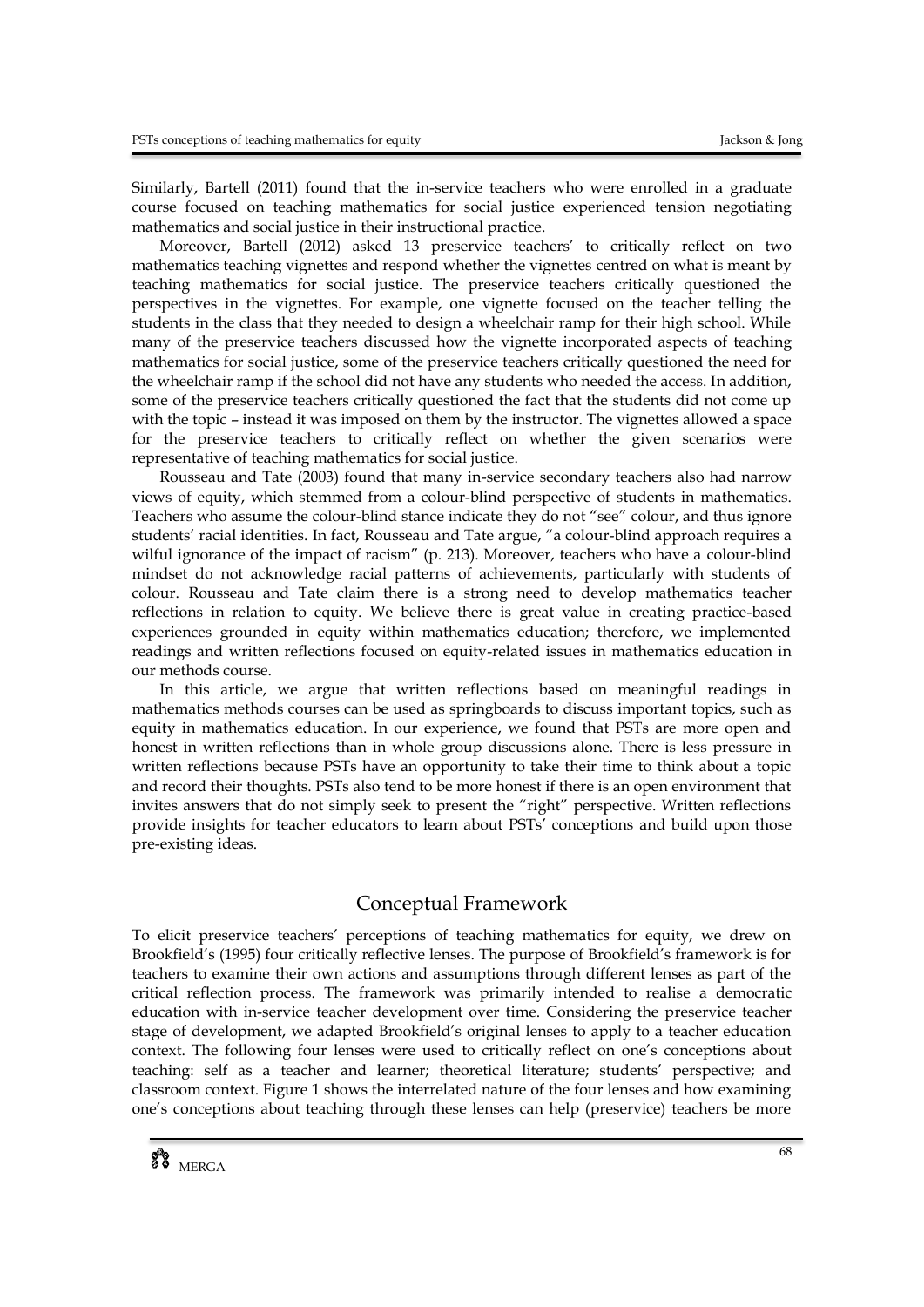critically reflective. Our goal was for PSTs to write about their conceptions of equity in mathematics education while taking the four lenses into consideration.



*Figure 1.* Four Reflective Lenses to Examine Teachers' Conceptions (adapted from Brookfield, 1995)

*Self as a teacher and learner*. Considering one's experiences and perspectives about teaching is an important aspect of becoming a teacher and recognising conceptions and actions that need to be examined. In their written reflection, PSTs were specifically asked to critically reflect on personal experiences and perspectives on teaching mathematics for equity.

*Theoretical literature*. Literature can provide multiple interpretations about a variety of situations and highlight important aspects of teaching. We selected two articles to provide a common context for PSTs to reflect upon and illuminate important aspects of teaching mathematics equitably.

*Students' perspective*. Considering students' understanding and views brings an awareness of one's conceptions and actions as a teacher. Students' perspectives should also be taken into account when making instructional decisions. For example, one article we selected on integrating culture and mathematics highlighted students' diverse views; thus, our goal was for PSTs to be able to consider students' perspectives, as presented in the article.

*Classroom contexts*. Considering various school and classroom contexts grounds one's conceptions and actions in a concrete setting. By taking colleagues, administrators, and curriculum into account, one is able to make more informed decisions. In their written reflection, PSTs were asked to consider their own practicum experiences and future classroom. The assigned readings also presented classroom scenarios.

Brookfield's conceptual framework has rarely been used as a central structure in mathematics education research. However, educational researchers have used it extensively to inform studies on and experiences in professional development (Webster-Wright, 2009), online learning environments (Bruning, 2005; Whipp, 2003), and mathematics methods coursework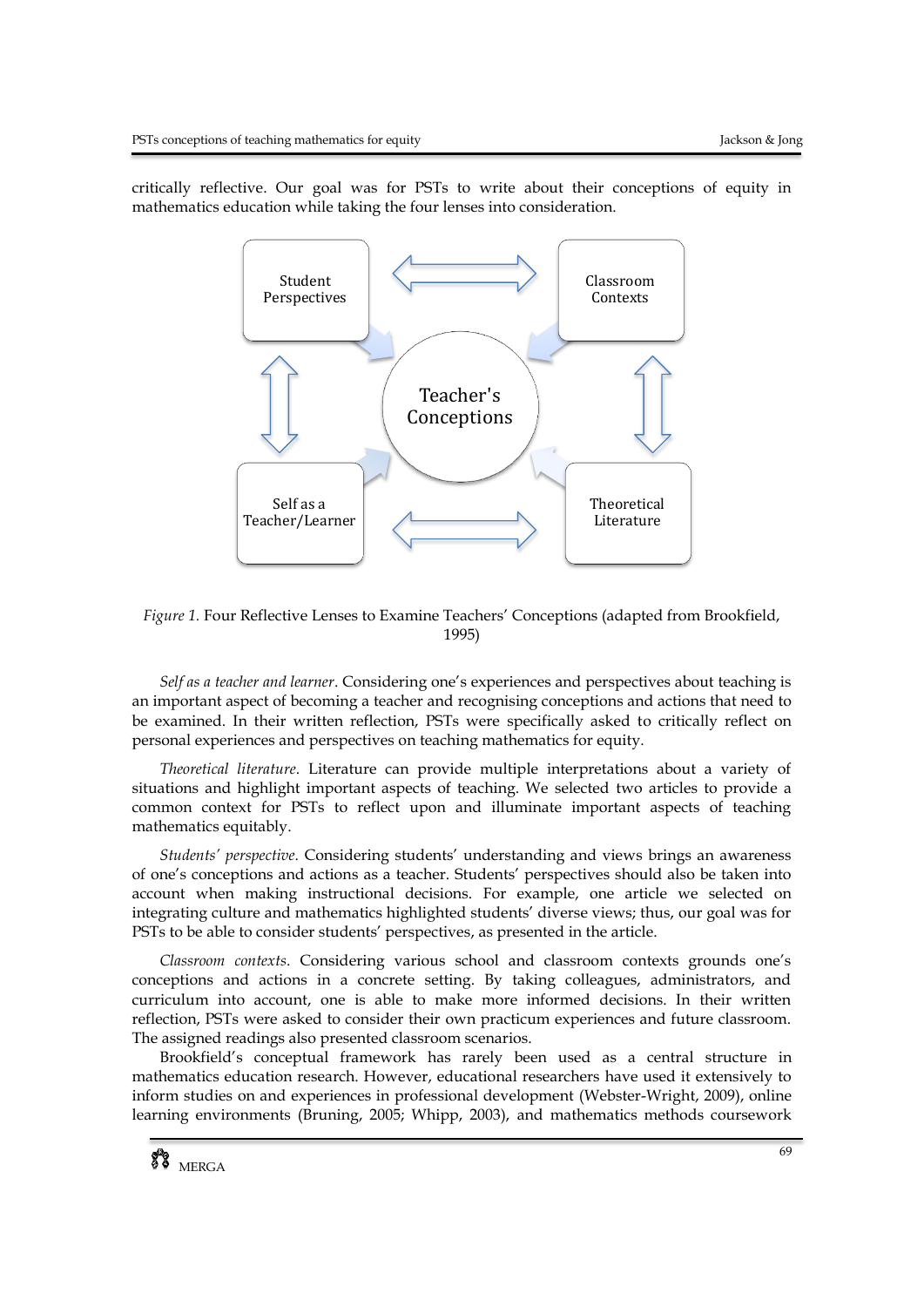(Ellsworth & Buss, 2000; Tait, 2006). It has also been used internationally to examine teachers' perspectives in terms of attitudes and beliefs (Ryan, Fraser, & Dearn, 2004; Ward, Clarke, & Horton, 2014), and critical educators who have an orientation toward equity (Brown, 2004; Florian & Rouse, 2009). The framework is not only applicable to a variety of educational contexts, but relevant for our teaching and research goals.

# Methods

# *Context and Data Collection*

Participants included 60 undergraduate preservice elementary teachers enrolled in a mathematics methods course the semester prior to full-time student teaching, which takes place during the final semester before graduating from the program. Among the 60 PSTs, there were 26.7% special education majors (n=16), 13.3% students of colour (n=8), and 6.7% males (n=4). The majority were white females, typical of elementary education majors in the programme at the university. We, the instructors, both identify as women of colour. More specifically, one of us is African American and the other is a Latina Asian.

As instructors who individually taught a section of the elementary mathematics methods course at a large public university in the southeast region of the United States, we came together to design an assignment with the goal of engaging PSTs in critical reflection on issues of equity in mathematics. Keeping Brookfield's (1995) framework in mind, our aim was to select readings that were not only theoretically grounded but also integrated classroom contexts and student perspectives. We selected two readings that would serve as an introduction to teaching mathematics for equity and created reflection questions to accompany the readings. The readings included: a) Secada and Berman's (1999) chapter titled *Equity as a Value-Added Dimension in Teaching for Understanding in School Mathematics*, and b) McCulloch, Marshall, and DeCuir-Gunby's (2009) article titled C*ultural Capital in Children's Number Representations*. We purposefully chose these readings and asked the prompts in Figure 2 to learn about PSTs' conceptions of equity in relation to teaching for understanding and the role culture has in mathematics instruction. Moreover, the questions incorporated Brookfield's fourth lens by focusing on PSTs' reflections on themselves as future teachers and learners.

- 1. Read the *Equity* chapter. Reflect upon the following: The authors argue that teaching for understanding promotes greater equity. Do you agree or disagree with this argument? Why or why not? Please include a classroom example to support your response.
- 2. Read the *Cultural Capital* article. Reflect upon the following: In your classroom, what do you foresee as potential benefits and challenges of incorporating students' cultural and diverse backgrounds when teaching mathematics?
- 3. What new thoughts/ideas/questions did the readings raise for you in regards to teaching mathematics? OR In what ways did the readings build upon existing ideas you had about teaching mathematics?

#### *Figure 2.* Critical Reflection Questions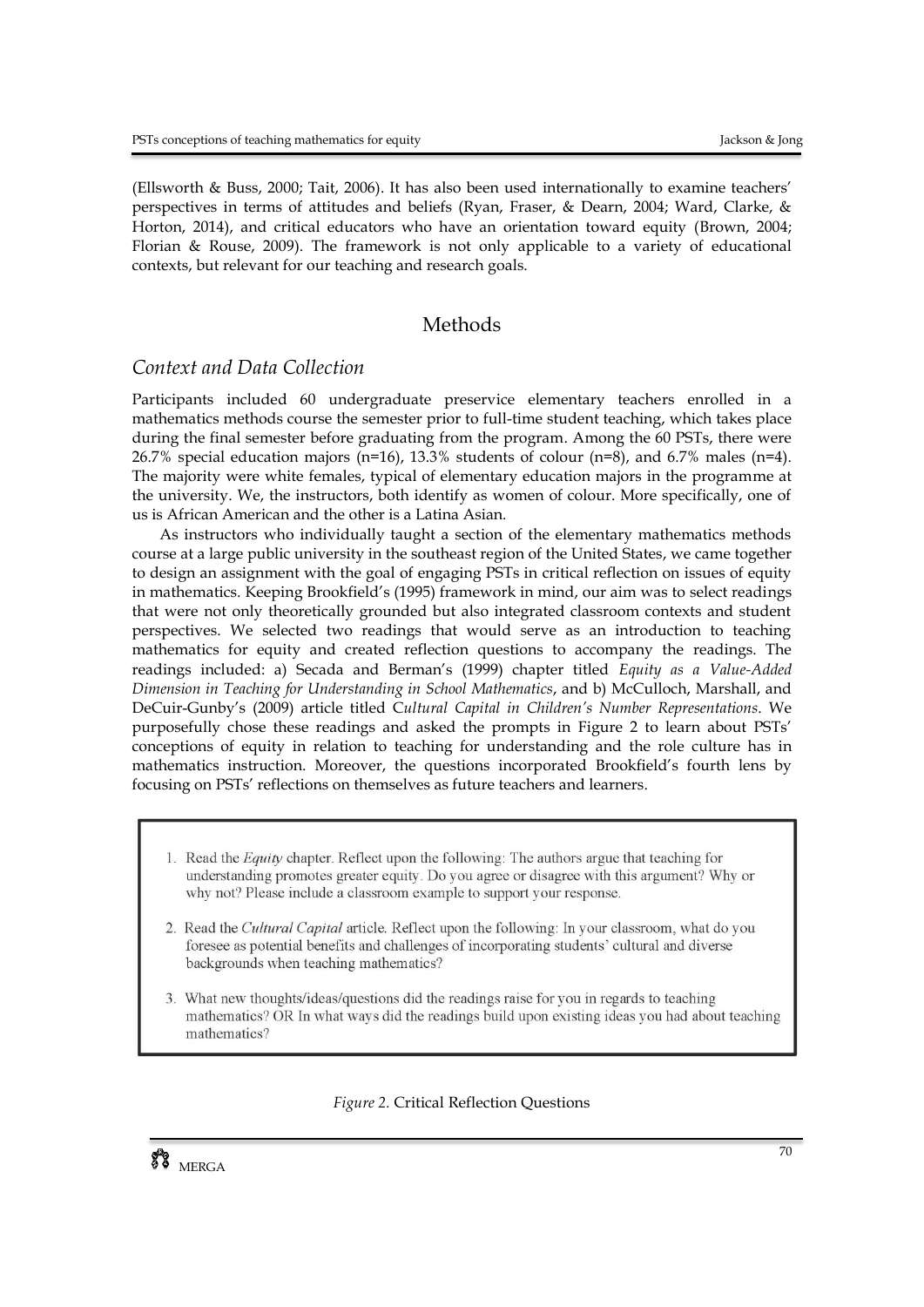Prior to administering the assignment, the PSTs completed a five-week practicum experience where they were in elementary classrooms full-time. Although the overall practicum experience did not focus on issues related to equity in the mathematics classroom, we thought the practicum would provide the PSTs with more concrete experiences to draw upon and critically reflect within the *classroom context* lens of our conceptual framework. In their practicum, PSTs typically interacted with students who came from different cultural backgrounds than their own; thus, we wanted the readings and discussions to bridge the experiences in practicum with the mathematics methods course. Our aim with the cultural capital reading was for PSTs to develop an asset-based perspective about the students with whom they taught. In addition, *teaching mathematics for understanding* was a central topic throughout the course. By framing this topic within an equity perspective (Secada & Berman, 1999), we intended for PSTs to develop a stronger rationale for and solidify their commitment to teaching mathematics for understanding. After PSTs completed their written reflections, we followed up with a class discussion about the readings to allow for questions and further exploration of equity in mathematics education. While the classroom discussions were not an explicit part of the data collection or analysis, they were central to our mathematics methods course context. It was important for us to facilitate a discussion on the readings for PSTs to take multiple perspectives into account and connect the ideas to classroom experiences. Thus, we later provide more details about the classroom discussions in relation to the readings and reflections.

# *Analysis*

The 60 written reflections, approximately two double-spaced pages each, served as our data. To analyse the written reflections, we used open coding by taking an inductive approach to discover themes that directly emerged from the data (Strauss & Corbin, 1998). To do so, we first read through all 60 reflections separately and wrote notes on the type of responses made and grouped them together. Then we came together to discuss the way the responses were grouped and created themes based on the data. We reread the reflections, added more detailed notes about the themes selected, and included additional quotes to support each theme. As another layer of analyses, we noted areas in which the four lenses of the conceptual framework were exhibited. For example, reflections often highlighted the "students' perspectives" lens presented in the readings along with observations in practicum experiences. Once we had a draft of our themes, two additional mathematics teacher educators reviewed the themes and supporting data to add clarity and content validity to the themes. In this review process, important questions were raised about the appropriateness of the themes and whether they were well supported with the selection of quotes. All discrepancies were resolved during the development of the overall themes.

After the PSTs completed their written reflections, we engaged them in a whole class discussion where they had the opportunity to share their thoughts and ideas from their written reflections with their peers. No additional prompts were given to the PSTs beyond what the PSTs responded to in their written reflections. During and after the discussion, we wrote analytic memos (Maxwell, 2005) on what the PSTs shared and how it did and did not correlate with the themes that emerged from their reflections. We discussed our analytic memos and agreed on the additional insight they provided into the PSTs' conceptions of equity in mathematics education.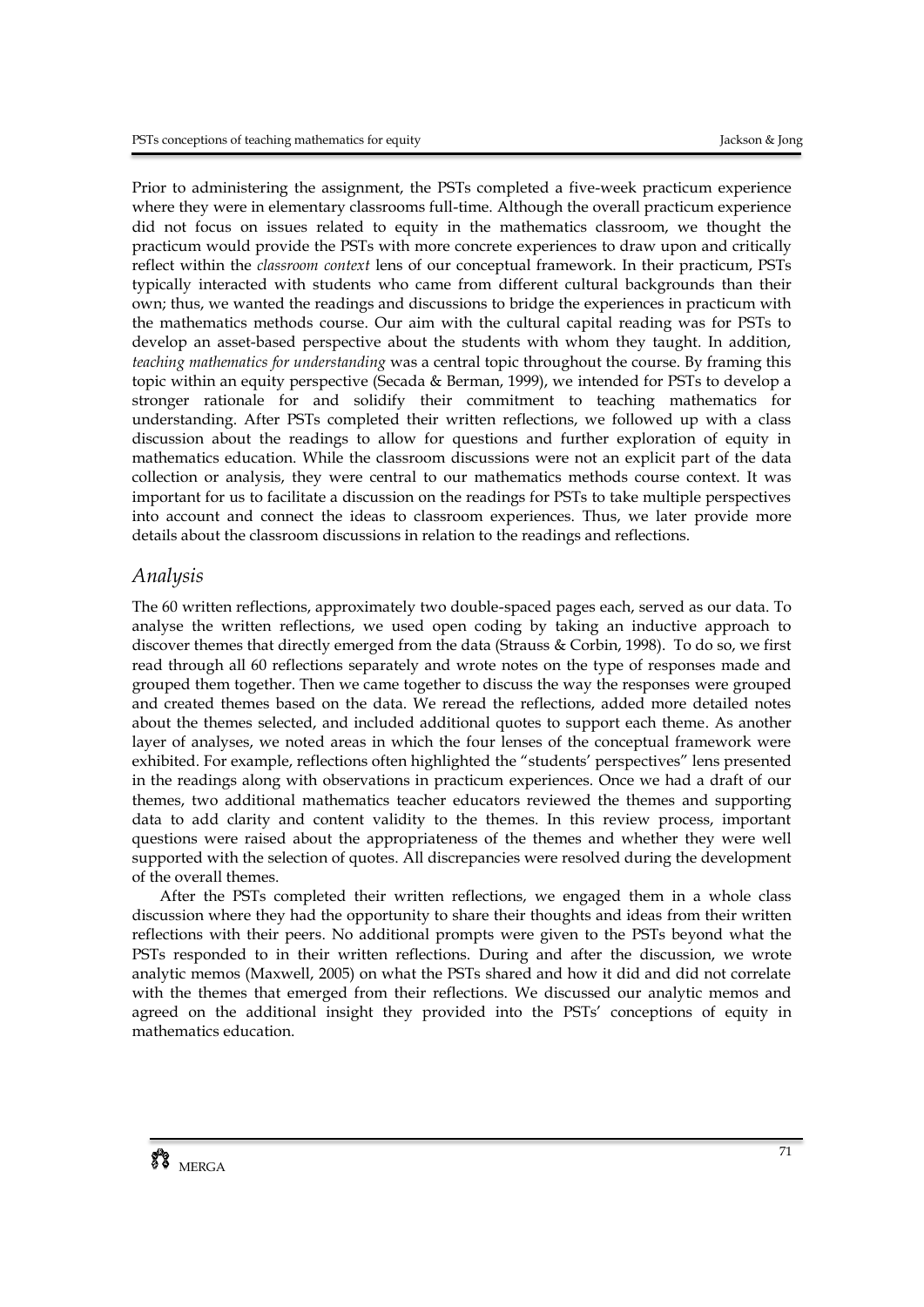# Results

True understanding allows students to take the knowledge gained and continue to think about and reflect on it in the years to come (Elementary PST, 2012)

The purpose of this study was to examine how two assigned readings elicited preservice teachers' conceptions of equity in mathematics education. The data analysis revealed three prominent themes: (a) making mathematics relevant for students; (b) focusing more on "mathematics" and not on students' culture; and (c) broadening perspectives on mathematics instruction. It is important to note that the PSTs' responses were not necessarily the desired or ideal responses, but they provided a lens into how the PSTs were critically thinking about and reflecting on issues of equity in the mathematics classroom.

## *Making Mathematics Relevant to Students*

Eighty-five percent (n=51) of PSTs agreed with Secada and Berman's (1999) assertion that teaching mathematics for understanding promotes greater equity and claimed it could be achieved when teachers differentiate instruction.

You can only have equity, or fairness, when you differentiate instruction. Yes, all students need to understand concepts that are taught to them, but all students are not on the same level…Students come from various backgrounds and cultures, and also from various socioeconomic backgrounds. A student's experiences vary from student to student…to be fair; students need differentiated instruction that is designed to meet the individual student's learning needs.

The PSTs further articulated that a mathematics class is equitable when *all* students understand the mathematical concepts. Although they realised it may take an extended amount of time, they expressed it was their responsibility that *every* student understood the mathematical concepts. It is interesting to note that while the PSTs stated that all students would be at different ability levels, some claimed students would learn the same content at the same time as it was taught. However, they further expressed that in order for all students to learn, they, as teachers, needed to allow students to use and share multiple strategies when solving mathematics problems and ensure the content was "relatable and relevant" to students. For instance, one PST provided an example about a class of inner city students and stated she would have a "difficult time answering questions in relation to savings bonds, or hired help because they are inexperienced in those areas. When the students cannot relate to the problem they are less likely to be able to solve it."

On the contrary, not all of the PSTs agreed all students should and can be taught for understanding. "I feel that in the general education classroom it may promote more fairness, but not amongst the at-risk and special education students. I feel that teaching for understanding isn't possible with all students." Another PST stated, "I will be teaching students with learning disabilities. I will not expect them to think on a higher level than what is needed to understand the basics of what is being taught to them." It is interesting to note that some of the PSTs expressed that students who received special education services cannot learn mathematics with understanding. Instead, the instruction needed to be explicit and focused on procedures. This deficit perspective of who can and cannot learn mathematics with understanding is alarming, and the PSTs claimed it was up to the educators to "decide what is best for ALL individuals." While this was well intended, it is important to consider the criteria or standard used to judge whether students can learn mathematics with understanding.

The sentiment of over half of the PSTs was that all students should be taught for understanding. They defined *all* to include students from different socio-economic backgrounds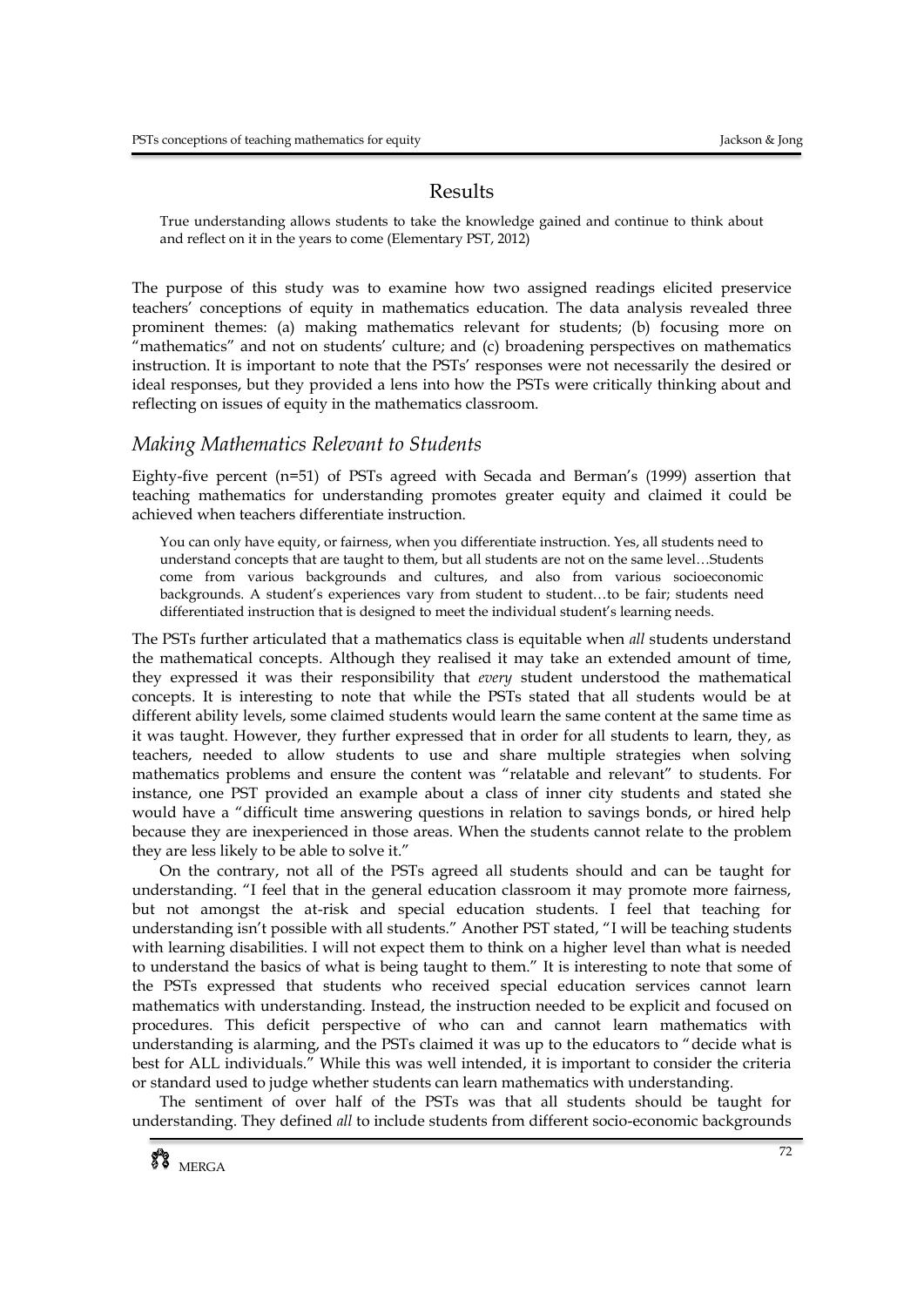and students with disabilities. A PST remarked, "Math activities and lessons should not just focus or be applicable to white, male, and middle to upper class families. Cultures and backgrounds of other groups of students need to be focused on just as often." Thirty percent (n=18) of the PSTs argued if teachers do not consider students' socio-economic background and culture when designing and teaching mathematics lessons, the instruction will "limit…[and] create less equity for students." One PST expressed the general consensus of the thoughts of his/her peers:

Your background shapes how you think and how you view the world. Each individual's experiences create different understanding and a different way to see things. If we do not teach for each student's understanding, then we are leaving students out. If we leave students out, we are making public education unfair…We as teachers must cater to each of our students by getting to know them a[nd] becoming aware of their learning needs. This article made me realise that math is definitely something that students learn differently because of their background. Experiences shape understanding of numbers, and therefore everyone might not think of numbers the same way.

As a result, the PSTs expressed that they should not use the same approach to teach mathematics to all students. If they did, they realised they would lose over half of their students because students have different abilities and learn at different rates. One PST provided an example from her field experience:

I was in practicum there [sic] was a Hispanic child who struggled with math and never truly grasped concepts. From analysing that information, one would believe that he had some sort of special need but in reality, it was his background that challenged him. If a teacher would have focused on that, they would realise that the boy just needed individualised help.

Although the PST was able to distinguish the differences between the Hispanic student potentially being viewed as having a "special need", it is unclear what the PST meant when she stated it was the background of the student that provided the challenge in understanding mathematics. Was the PST assuming a deficit perspective of the Hispanic student's background? Or, perhaps, the PST was implying the teacher should use the student's funds of knowledge to help the student understand the mathematical concepts. One PST explained it this way, "It will be beneficial to incorporate students' diverse backgrounds into teaching math because it will help the teacher understand how the students learn mathematics, which will then help them learn how to teach the students better." More specifically, 45% of the PSTs (n=29) claimed students would understand mathematics better when their culture was included. They further asserted that as teachers make connections between mathematical concepts and students' culture, students would be more motivated to learn the mathematical content. They would be engaged and participate more in the mathematics classroom. Students would be more apt and comfortable to share and discuss their mathematical strategies with their peers.

The PSTs realised they must be open and comfortable discussing issues of diversity in their mathematics classroom.

Cultural identity is very important to everyone and to incorporate that into your mathematics instruction is to engage students on their own personal level. It allows students to think about mathematics in a context that makes sense to them and make it relevant to their lives. To acknowledge and embrace the diverse cultural backgrounds of students is to validate the concerns and thoughts that they already [have] regarding race, ethnicity, socio-economic differences and more. Diverse cultural identities are a basic part of living in our society and students need to be accustomed to that on many different levels, including mathematics.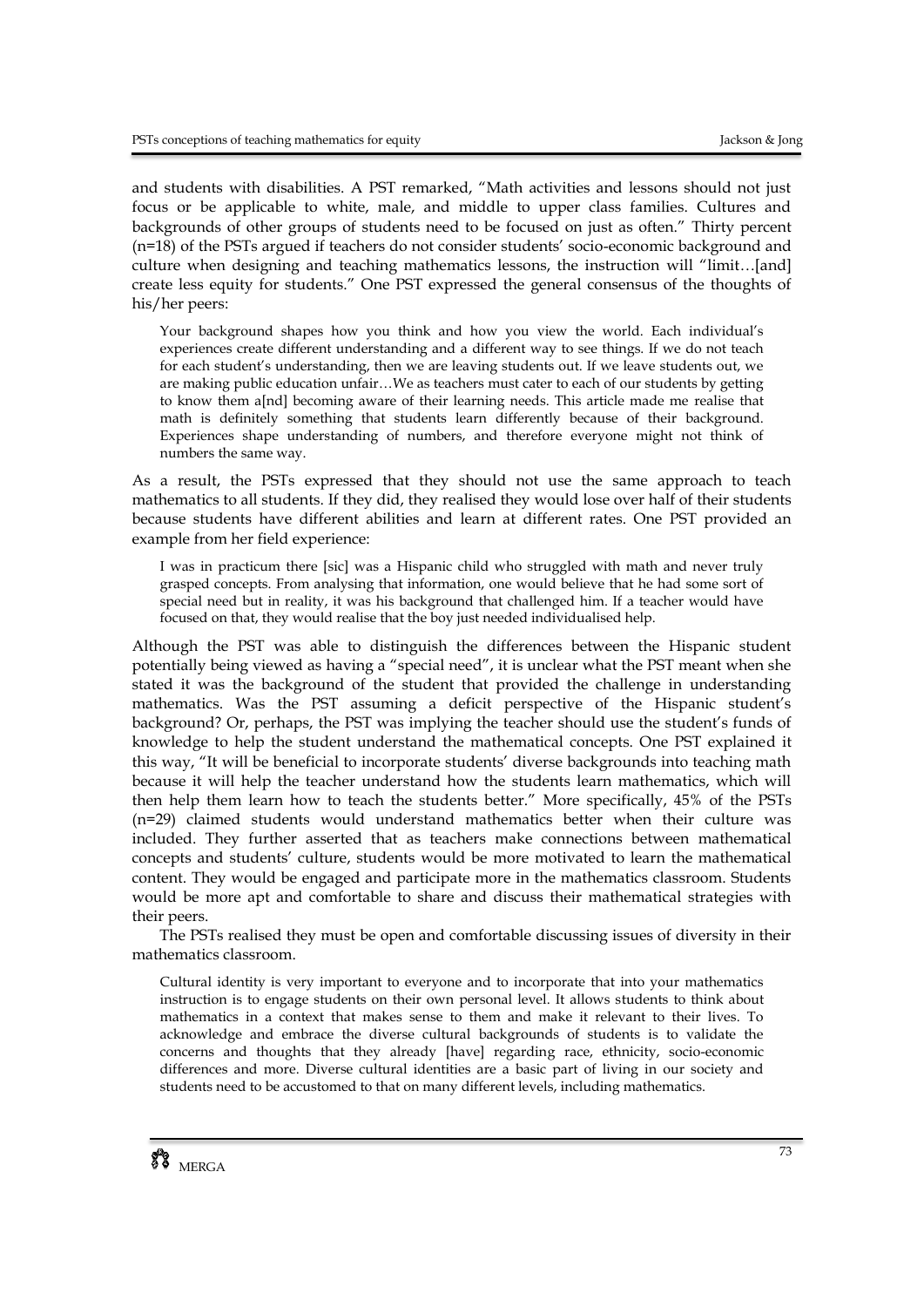One PST remarked that teachers who associate race with culture foster separation among groups of students, but later acknowledged, "I feel…when students come in your class, they don't leave their culture at the door, they bring it in with them. I feel that I would have a lot I could learn from them as well as their peers." The PSTs expressed that as they feel comfortable, their students will feel more comfortable and realised it strengthens "teacher-student and student-to-student relationships in [the mathematics] classroom," as well as help students learn the mathematical concepts. One PST admitted, "Math was a subject that I thought did not need cultural material because it was all about numbers," but now she realised that including culture in mathematical lessons may help eliminate some barriers students may have when learning mathematics. While 75% of the PSTs (n=45) made a connection between the two readings and wrote that the integration of culture in the mathematics classroom was another way for students to access and understand mathematics, some did not share this perspective. The reflections data within this theme primarily overlapped with the conceptual framework lenses of *student perspectives* and *classroom contexts*.

# *Focus More on Teaching "Mathematics"*

Some PSTs stated that mathematics teachers should not focus so much on students' culture and background because "it may take away attention from the subject, math." Instead, teachers should be concerned about how they would accommodate students in the mathematics classroom. "I think that teachers should mostly worry about accommodations as far as students' understanding needs rather than their cultural needs."

The PSTs emphasised that one should not just include a student's culture for the sake of including it in the mathematics lesson. Instead, if a student's culture is included, it should be included with a purpose in mind. The inclusion of students' culture needs to be well thought out and meaningful to the mathematics lesson, which was a challenge for some PSTs because linking culture and mathematics was not the norm for them.

After spending some time thinking about it, I can only think of a few ways to incorporate the two. Culture and diversity could be tied in to math when using word problems and data, but how could this be used when teaching concepts in algebra and geometry?

Moreover, 12% of the PSTs (n=7) wrote about the practical struggle of considering an additional factor when planning their lessons because they were used to their traditional routine of writing the objectives, procedures, and assessments. "I'm so used to doing things one way; it might be hard for me to adjust to doing this."

Other PSTs expressed that if they focused on a particular culture during their mathematics instruction, some students may feel singled out, embarrassed, isolated, or detached from the subject matter. For example, a PST stated, "It might benefit students if their culture is represented in the lesson, but it might also hurt or confuse other students if they are also being asked to learn about elements of someone else's culture." In fact, 30% of the PSTs (n=18) remarked that incorporating culture in mathematics might create misconceptions and stereotypes. For example, an African American PST stated her culture did not play a role in how she learned mathematics. Instead, she learned mathematics from her teacher as she was taught the step-by-step process for solving problems. She mentioned that although her culture was not incorporated in the mathematics lesson, she still felt she was a part of the class. She further elaborated,

I don't like when people point out that I am different from Joe and therefore think differently than Joe because often they think ONLY Joe can think that way and that I'm incapable of that.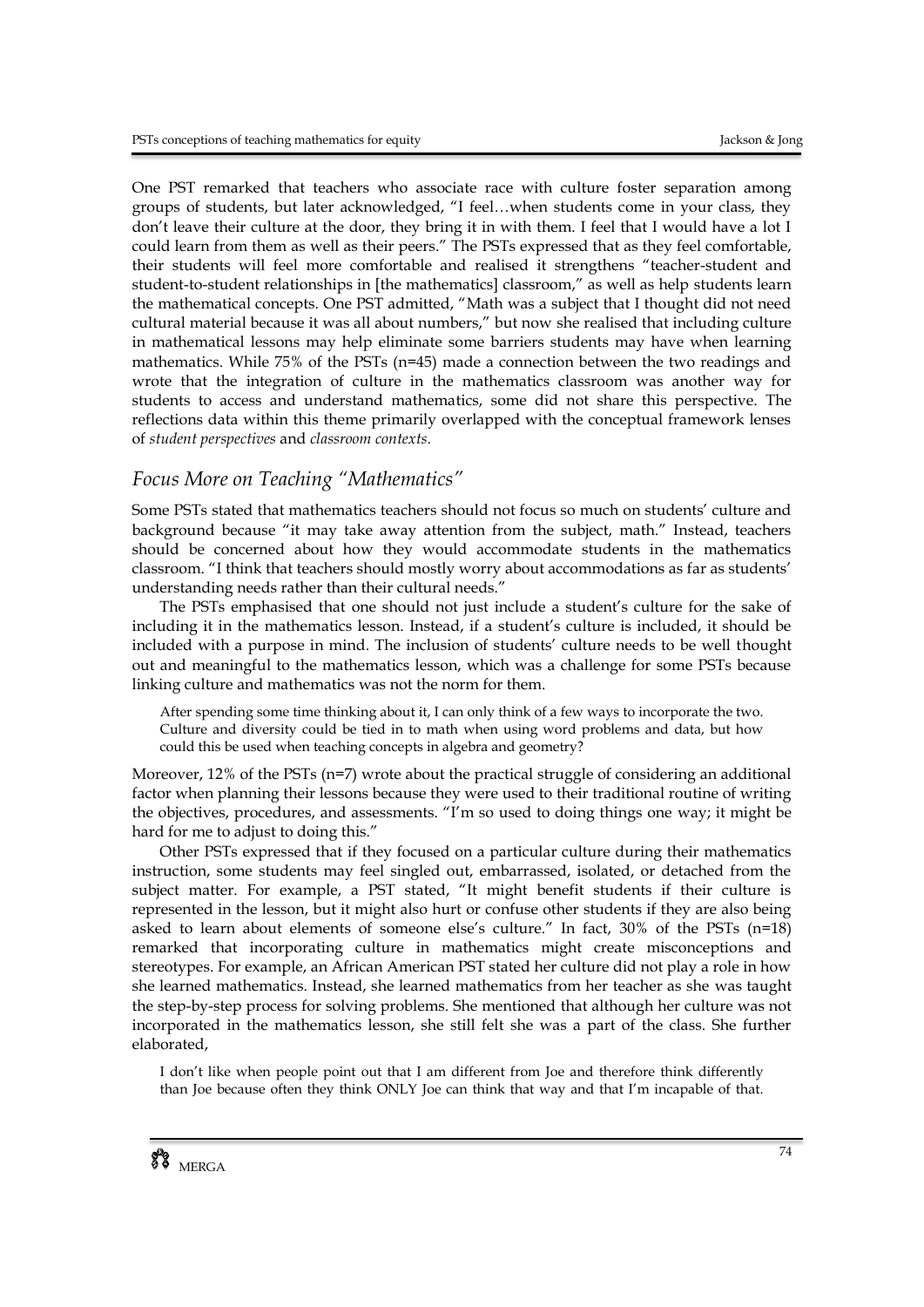This isn't true of course. I think too much culture may end up bringing stereotypes in your classroom. I think it's more important to stay away from this aspect.

It appears the PST claims that if teachers incorporate students' culture and background it could lend itself to essentialising a student's cultural background because teachers may have to make a lot of assumptions about the student. Similarly,

If you assume all African American students will understand the connections you are trying to make in your lesson, it can lead to a misunderstanding because they may not; this goes for all cultural accommodations teachers may try to make in their classroom.

Another PST stated that when teachers focus on students' backgrounds, it "hinders teaching" because "teachers get caught up on where the child came from [and] may overlook the student's capabilities." Instead, teachers should primarily focus "on the curriculum and effectively teach that in a way that will engage the students and allow them to learn."

Fifteen percent of the PSTs  $(n=9)$  argued that incorporating culture within mathematics instruction would take a lot of time and effort to plan and implement effectively because they may not know enough or have correct information about a student's background to adequately use it in the classroom. Consequently, 10% of the PSTs (n=6) acknowledged that it is their "natural tendency to look at everything from [their] cultural perspective" because they are not knowledgeable or open minded about their students' culture. It would be challenging for them to extend themselves to teach "outside" of their cultural norms. "It may be difficult for teachers to leave their OWN opinions and cultural background from influencing their students." A PST elaborated,

It is hard not to be narrow minded into your own cultural background and teach only in a way that makes sense to you. You have to open up your mind and try to understand other cultures and what other students might be experiencing. It will be hard to understand the learning needs of students from diverse backgrounds and to teach in ways that they might understand…All I know are my own experiences.

In some reflections, PSTs expressed mathematics instruction should focus only on mathematics content, and others argued that culture and mathematics should be separate because it was not the teacher's role to integrate the two.

Although 85% of the PSTs (n=51) agreed that culture and students' background (i.e., socioeconomic status) are important, some PSTs contended that these issues should not be discussed in the mathematics classroom. Instead, they argued that

We should leave it up to the parents and other people outside of the school to teach the lowincome students about the social service agencies and other things they may find necessary to fit their lifestyle, just like we should leave it to the upper class parents to teach their children.

Not only did some of the PSTs suggest these types of discussions should take place at home, they also mentioned that if they did incorporate their students' culture and background, some parents may "question" their teaching of mathematics. One PST stated, "I honestly could see someone saying that I am being racist by catering solely to the students' culture and diversity." Furthermore, another PST acknowledged, "It [students' culture] may be a challenging concept to teach because there may be some parents who teach their children to be stereotypical or racist towards a certain group of people." Not only did the PSTs comment that parents influence students' stereotypical views, but they also remarked that movies and video games play a role on how individuals are perceived. Sixteen percent of the PSTs (n=10) argued that the mathematics classroom is not an appropriate place to spend time incorporating students' cultural background, but articulated it is more appropriate in other subjects.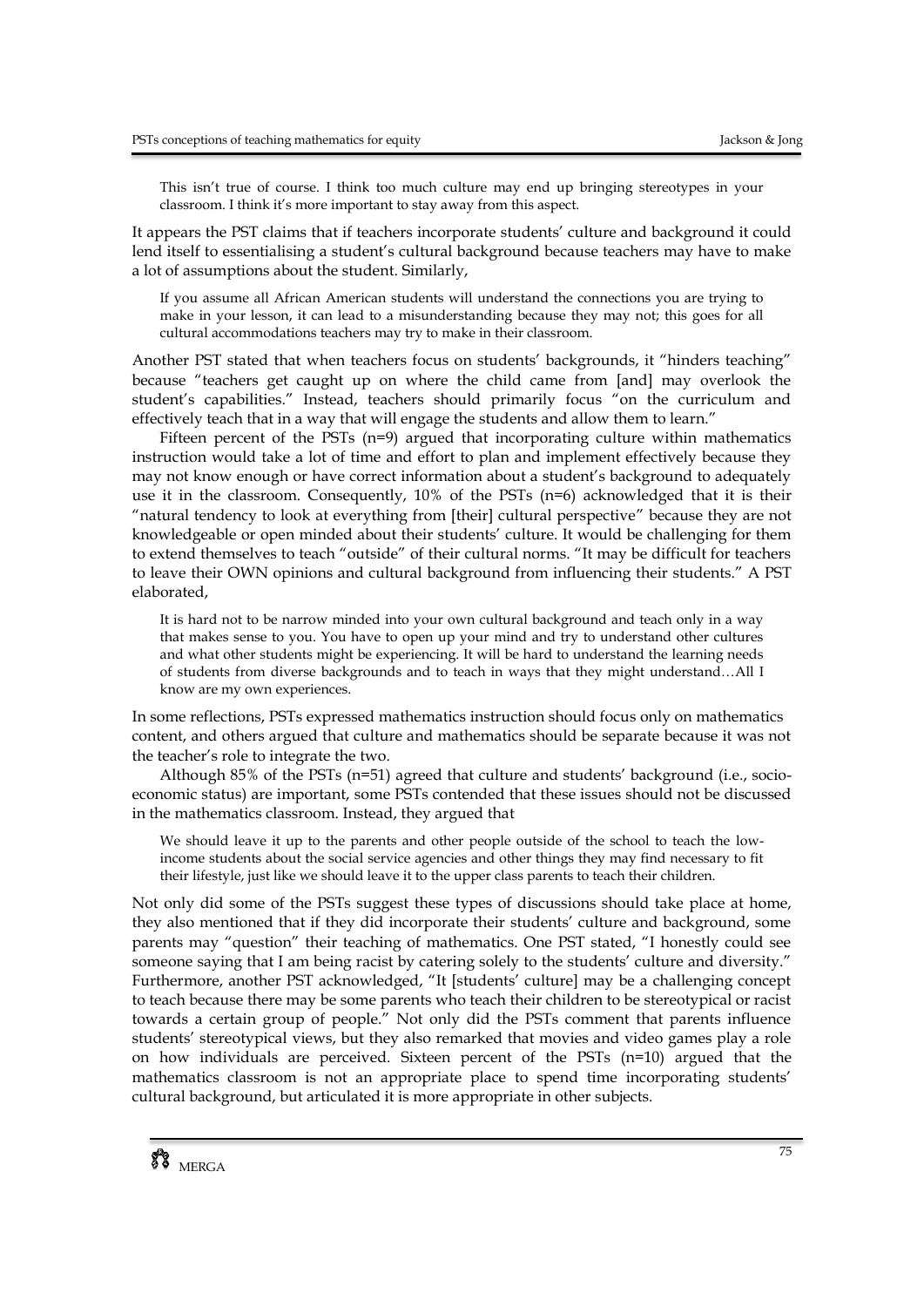In this article, the teachers encouraged creativity while doing the math assignments and students were able to bring their own cultures and lives into the classroom. While this may be excellent for other school subjects, I feel that it is not necessarily important to be done in during math.

While some PSTs resisted the notion of integrating students' background in their mathematics instruction, the majority showed an appreciation for equity-related topics in mathematics they had not previously considered. The *self as a teacher and learner* lens was prominent within this theme as PSTs negotiated the tension between teaching mathematics and including culture when teaching mathematics.

# *Importance of Broadening Perspectives*

Prior to completing and reflecting upon the readings, 35% of the PSTs (n=21) had not thought about how to connect culture with mathematics. Although many of them were aware of the necessity to incorporate students' backgrounds in the classroom and how teachers should not be colour-blind, they did not realise the importance of doing this in a mathematics class. One PST stated, "I had not really thought about these ideas specifically in regards to mathematics before." Thirty-five percent of the PSTs (n=21) commented that they were unaware of how culture could be implemented in mathematics lessons, but after reading the articles, their perspectives were broadened. One PST remarked, "It did not cross my mind that cultural diversity and backgrounds have effects on mathematics, but when I really think about it, it makes a lot of sense." They were able to see how students were able to include their culture as they learned mathematics.

The PSTs realised that students, even at a young age, are not only accepting of differences, but they are also aware of them. The following comment expressed by one PST was a similar sentiment of several PSTs:

These students did incorporate their class's culture into their pictures, drawings, and graphs without even being asked. It made me realise how much our students do notice things like race, ethnicity, religion, family situations, etc. between them and their classmates. They see how they are similar and different from each other because they are interacting so closely with each other every single day. They don't ignore the differences and they aren't too young to understand them, like some may think.

The PSTs realised that since students are not colour-blind or culture-blind, they should not be either. Instead, as teachers, they also need to be cognisant of students' differences.

This article put things in perspective for me and helped me realise that since the students notice the differences among them, I also need to as well. While teaching, I need to attend to those differences and incorporate culture because it's important to them.

After reading the *Cultural Capital* article, 30% of the PSTs (n=18) realised they did not have the resources and recognised they were not equipped with the necessary knowledge to include culture in their mathematics lessons. One PST discussed her practicum experience and stated she had a difficult time incorporating diversity in her mathematics lesson. She was able to include students' names in mathematical word problems, but realised this was not enough. Yet, other PSTs stated that a good way to incorporate students' culture and diverse backgrounds was by implementing several "measurement activities and surveys of the different students in your classroom," while other PSTs stated an effective instructional strategy was to use story problems that incorporated students' interests. Forty-five percent of the PSTs (n=27) acknowledged it would be challenging to include culture in their mathematics lessons. But, if they did, it would make them "a better teacher." They expressed they needed to know the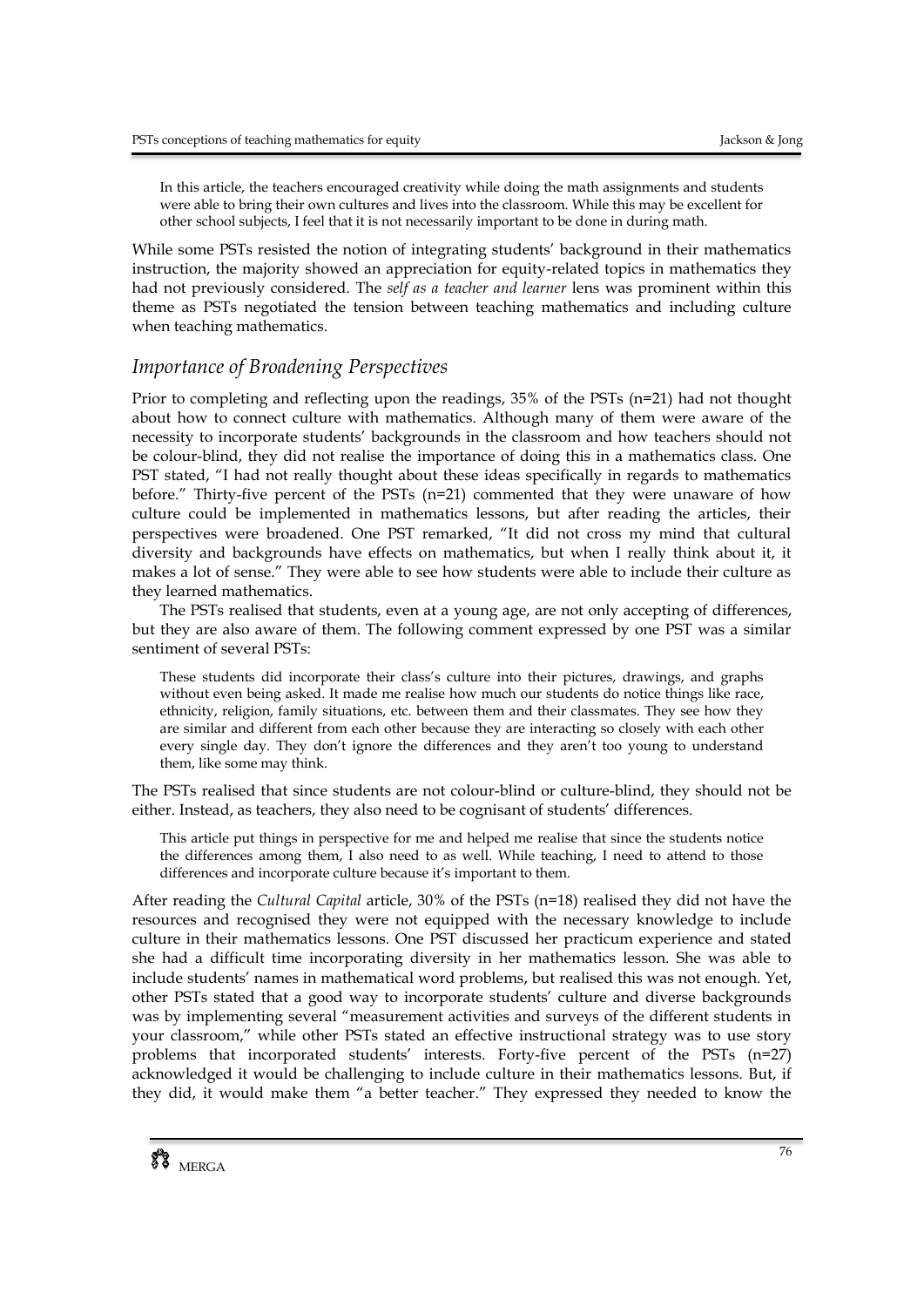"right kinds of questions to ask" so the questions are not controversial. A PST stated her concern:

I just don't want to label other students by their race or background…I am nervous because this is an awkward situation to be put into, and I want to make sure that I correctly handle the situation. This is just a touchy subject.

Although  $10\%$  of the PSTs (n=6) expressed the topic of race was a "touchy" subject, it was important that we, as mathematics teacher educators disrupt this narrative. We were able to do this as we discussed the ramifications of being colour-blind. Moreover, the PSTs emphasised that they would like to extend their professional learning by investigating ways they could learn and research more on integrating culture and diversity within their mathematics lessons because they did not want to be "afraid or intimidated." Many of the PSTs were left wanting to learn more after engaging in the reading and reflecting on the articles, and we, as mathematics teacher educators, were focused on how we could disrupt the negative conceptions that were prominent in the reflections. Data in this broadening perspectives theme integrated all of Brookfield's (1995) lenses by taking the literature into thoughtful consideration.

# Preservice Teachers' Class Discussion

After our PSTs completed the assigned readings and reflections, we conducted a whole group class discussion. During the discussion, all the themes presented in the results section were mentioned and additional questions were raised about how to approach issues of equity in mathematics. The PSTs who "voiced" a deficit viewpoint in their reflection were given the opportunity to listen to their peers' arguments related to how the readings positively influenced their thinking. During the discussion, both positions were discussed, and we minimally intervened in the discussion. We thought it was important for our PSTs to openly discuss these issues and share their conceptions related to issues of equity in the mathematics classroom. We empathised with some of their concerns and highlighted beginning strategies that PSTs should focus to implement more equitable practices in their mathematics lessons, such as: 1) being aware of and making an effort to understand students' diverse backgrounds; 2) taking an assetbased perspective of students' backgrounds and building on prior knowledge; and 3) providing opportunities for *all* students to use multiple strategies and share their thinking. While not all PSTs agreed with the perspectives discussed in the assigned readings, they were exposed to other viewpoints and articulated their conceptions and thoughts related to the ideas presented in the articles. Although various viewpoints were raised during the discussion, and examples considered, we do not believe the conceptions of all PSTs were changed. We do believe; however, that the open discussion challenged their beliefs and created a springboard into further critical reflection on these issues. As mathematics teacher educators, it is important to establish an environment in which PSTs feel comfortable discussing topics that are considered "atypical" in a mathematics methods course. Preparing PSTs to teach for equity in their mathematics classrooms is an important tenet to discuss in a methods course because many PSTs revealed dissociation between equity and mathematics. It is imperative that PSTs see the connections among teaching for understanding, culture, and mathematics so they can adequately and effectively teach all students from diverse backgrounds.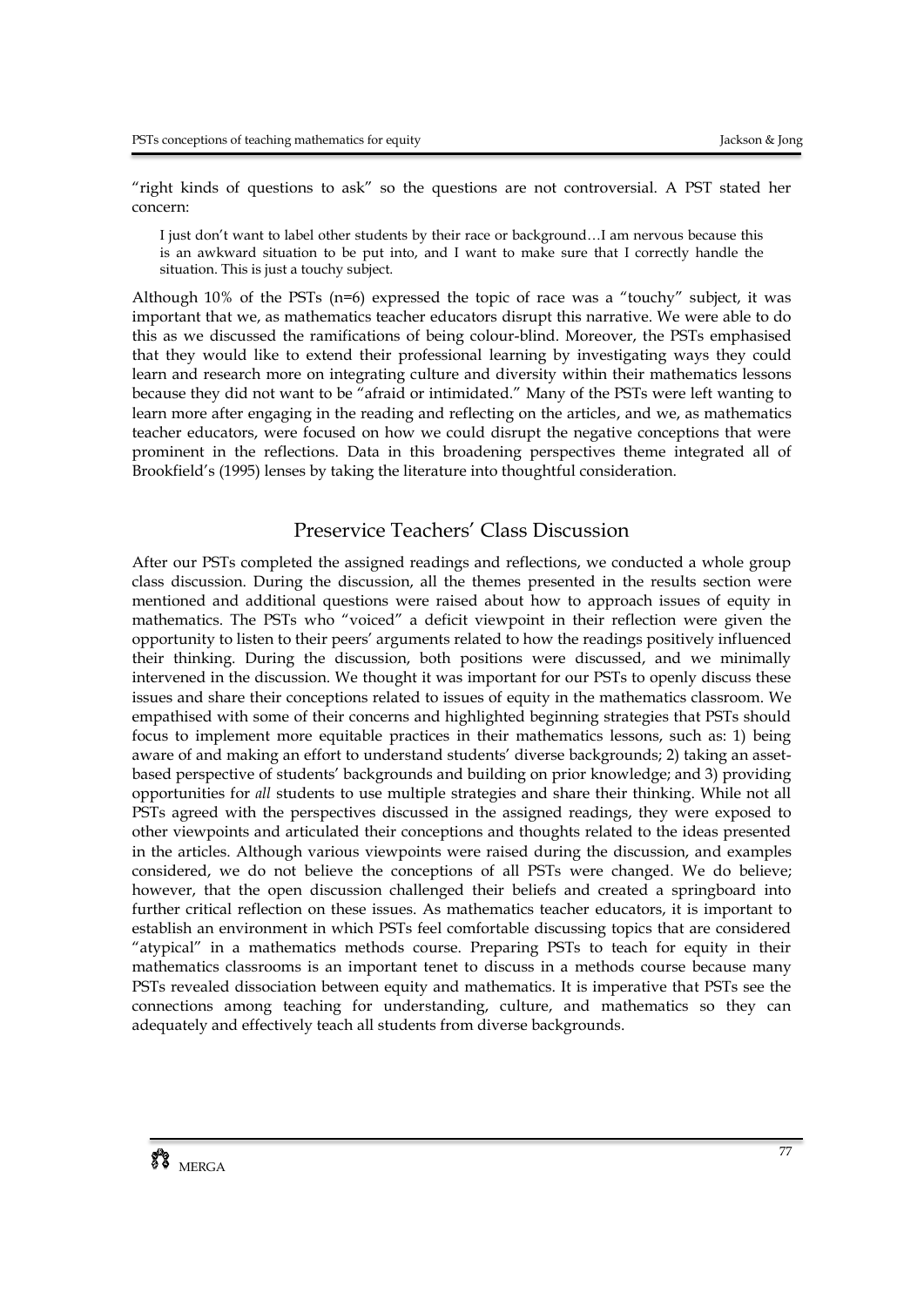### Discussion

Our guiding research question was: How do two purposefully selected readings elicit preservice teachers' conceptions of equity in mathematics? Eliciting such conceptions on teaching mathematics for equity provided fertile grounds to develop productive perspectives through continued discourse. The preservice teachers claimed every student had the right to learn and understand the mathematics taught in the classroom. While some PSTs thought teachers should be cognisant of equity when teaching mathematics, others were uncomfortable discussing equity related topics in the classroom. "I honestly could see someone saying that I am being racist by catering solely to the students' culture and diversity." Some PSTs were concerned that if they taught with an equity focus, they might "hurt" or "confuse" their students.

It was beneficial to take Brookfield's four critical lenses for reflection into consideration when developing this assignment and classroom experience. By doing so, PSTs' were expected to critically reflect on issues of equity from students' perspectives, the classroom context, and their own background as they read the literature. To facilitate elementary students' mathematical learning, many preservice teachers acknowledged the importance of making mathematics relevant for the students by including students' culture and background within mathematics lessons. PSTs' responses varied on the role of culture and diversity in the mathematics classroom. Although PSTs stated attending to students' cultural diversity and background was important, some commented, similar to Ahlquist's (2001) findings, it was not appropriate for the mathematics classroom. Therefore, tension existed in PSTs' reflections on teaching mathematics for equity (Bartell, 2012; de Freitas, 2008), as some PSTs viewed the two topics were disjointed and argued they must be kept separate. For example, a PST remarked, "While this may be excellent for other school subjects, I feel it is not necessarily important to be done during math." Other PSTs argued teachers should be focused on making accommodations to help students understand the mathematical content instead of focusing on students' cultural needs. Moreover, they articulated it was the responsibility of the parent(s) and "other people outside of school" to teach "low income students about the social service agencies and other things they may find necessary to fit their lifestyle." These findings show the importance of not only focusing on issues of equity in the mathematics methods courses, but aligning it with PSTs' practicum experience as well.

Although some PSTs expressed mathematics should be kept separate from students' culture, after reading and critically reflecting on the articles, many PSTs became interested in including students' culture and background in teaching mathematics. According to one PST, "I really liked the idea of teaching with culturally relevant material in math, which is not something I had previously considered. Math was a subject that I thought did not need cultural material because it was all about numbers."

After reading the articles, many PSTs realised it was necessary to incorporate students' background and diversity in the mathematics classroom.

The biggest thing that [was] brought out of these articles was that diversity and differences should be talked about in math. We have discussed these ideas in social studies and English, but incorporating them into the math curriculum is interesting and beneficial to the learners.

The articles stimulated interest in the PSTs wanting to learn more and research different cultures to give them a better understanding on how they could integrate these topics in their mathematics lessons.

As mathematics teacher educators, we need to continue to provide opportunities for PSTs to develop and deepen their understanding of how to teach mathematics effectively to *all*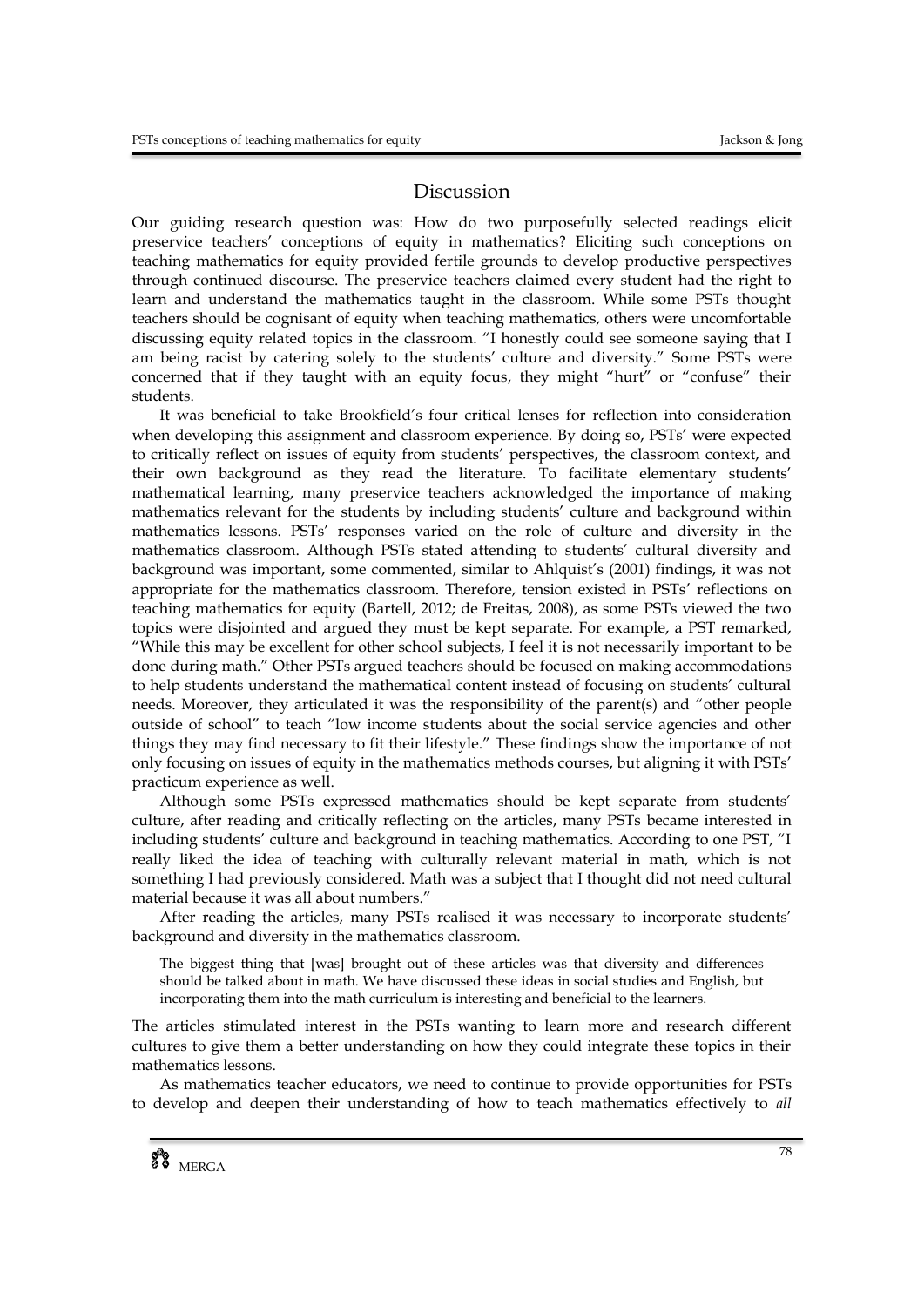students. Our work begins to fill the gap identified by Koestler (2012) on ways we, as mathematics teacher educators, can support our preservice teachers to critically reflect on issues of equity in the mathematics classroom. Using purposeful readings that highlight classroom contexts, critical reflections, and discussions can guide mathematics teacher educators next steps in developing PSTs' ability to reflect on and integrate critical issues related to equity in the mathematics classroom. We must make a concerted effort to provide PSTs opportunities to engage in critical reflection on teaching mathematics for equity. By adapting Brookfield's (1995) four critically reflective lenses to a preservice teacher education context, we were able to create an assignment that made use of literature to build and extend PSTs' knowledge of students from diverse backgrounds and consider students' perspectives in teaching mathematics.

#### References

- Ahlquist, R. (2001). Critical multicultural mathematics curriculum: Multiple connections through the lenses of race, ethnicity, gender, and social class. In J.E. Jacobs, J.R. Becker, & G.F. Glimer (Eds.), *Changing the faces of mathematics: Perspectives on gender* (pp. 25–36). Reston, VA: NCTM Publishing.
- Bartell, T. G. (2013). Learning to teach mathematics for social justice: Negotiating social justice and mathematical goals. *Journal for Research in Mathematics Education*, *44*(1), 129-163.
- Bartell, T. G. (2012). Is this teaching mathematics for social justice? Teachers' conceptions of mathematics classrooms for social justice. In A. A. Wager & D. W. Stinson (Eds.), *Teaching mathematics for social justice: Conversations with educators* (pp. 113-125). Reston, VA: National Council of Teachers of Mathematics
- Bartell, T. G. (2011). Learning to teach mathematics for social justice: Negotiating social justice and mathematical goals. *Journal of Research in Mathematics Education, 41*, 5-35.
- Bjuland, R., Cestari, M. L., & Borgersen, H. E. (2012). Professional mathematics teacher identity: Analysis of reflective narratives from discourses and activities. *Journal of Mathematics Teacher Education*, *15*(5), 405-424.
- Brookfield, S. D. (1995). *Becoming a Critically Reflective Teacher.* San Francisco, CA: Josey-Bass, Inc.
- Brown, K. M. (2004). Leadership for social justice and equity: Weaving a transformative framework and pedagogy. Educational Administration Quarterly, 40(1), 77-108.
- Bruning, K. (2005). The role of critical thinking in the online learning environment. *International Journal of*  Instructional Technology and Distance Learning, 2(5), 21-31.
- Collier, S. T. (1999). Characteristics of reflective thought during the student teaching experience. *Journal of Teacher Education*, *50*(3), 173-181.
- de Freitas, E. (2008). Troubling teacher identity: Preparing mathematics teachers to teach for diversity. *Teaching Education*, *19*(1), 43-55.
- Diversity in Mathematics Education Center for Learning and Teaching. (2007). Culture, race, power, and mathematics education. In F. Lester (Ed.), *Second Handbook of Research on Mathematics Teaching and Learning* (pp. 405–434). Charlotte, NC: Information Age Publishing.
- Drake, C. (2006). Turning points: Using teachers' mathematics life stories to understand the implementation of mathematics education reform. *Journal of Mathematics Teacher Education*, *9*(6), 579- 608.
- [Ellsworth, J. Z.,](http://www-ca6.csa.com/ids70/p_search_form.php?field=au&query=ellsworth+judith+z&log=literal&SID=141070f2abac6f54ee6c6327bf4ed44b) & [Buss, A.](http://www-ca6.csa.com/ids70/p_search_form.php?field=au&query=buss+alan&log=literal&SID=141070f2abac6f54ee6c6327bf4ed44b) (2000). [Autobiographical stories from preservice elementary mathematics and](http://www-ca6.csa.com/ids70/view_record.php?id=41&recnum=0&SID=141070f2abac6f54ee6c6327bf4ed44b)  [science students: Implications for K-16 teaching.](http://www-ca6.csa.com/ids70/view_record.php?id=41&recnum=0&SID=141070f2abac6f54ee6c6327bf4ed44b) *School Science and Mathematics*, 100 (7), 355-364.
- Fernandes, A. (2012). Mathematics preservice teachers learning about English language learners through task-based interviews and noticing. *Mathematics Teacher Educator, 1*(1), 10-22.
- Florian, L., & Rouse, M. (2009). The inclusive practice project in Scotland: Teacher education for inclusive education. Teaching and Teacher Education, 25(4), 594-601.
- Gates, P., Jorgenson, R. (2009). Foregrounding social justice in mathematics teacher education. *Journal of Mathematics Teacher Education, 12*(3), 161-170.
- Gay, G. and Kirkland, K. (2003) Developing a cultural critical consciousness and self-reflection in preservice teacher education. *Theory into Practice*. 42 (3), 181-187.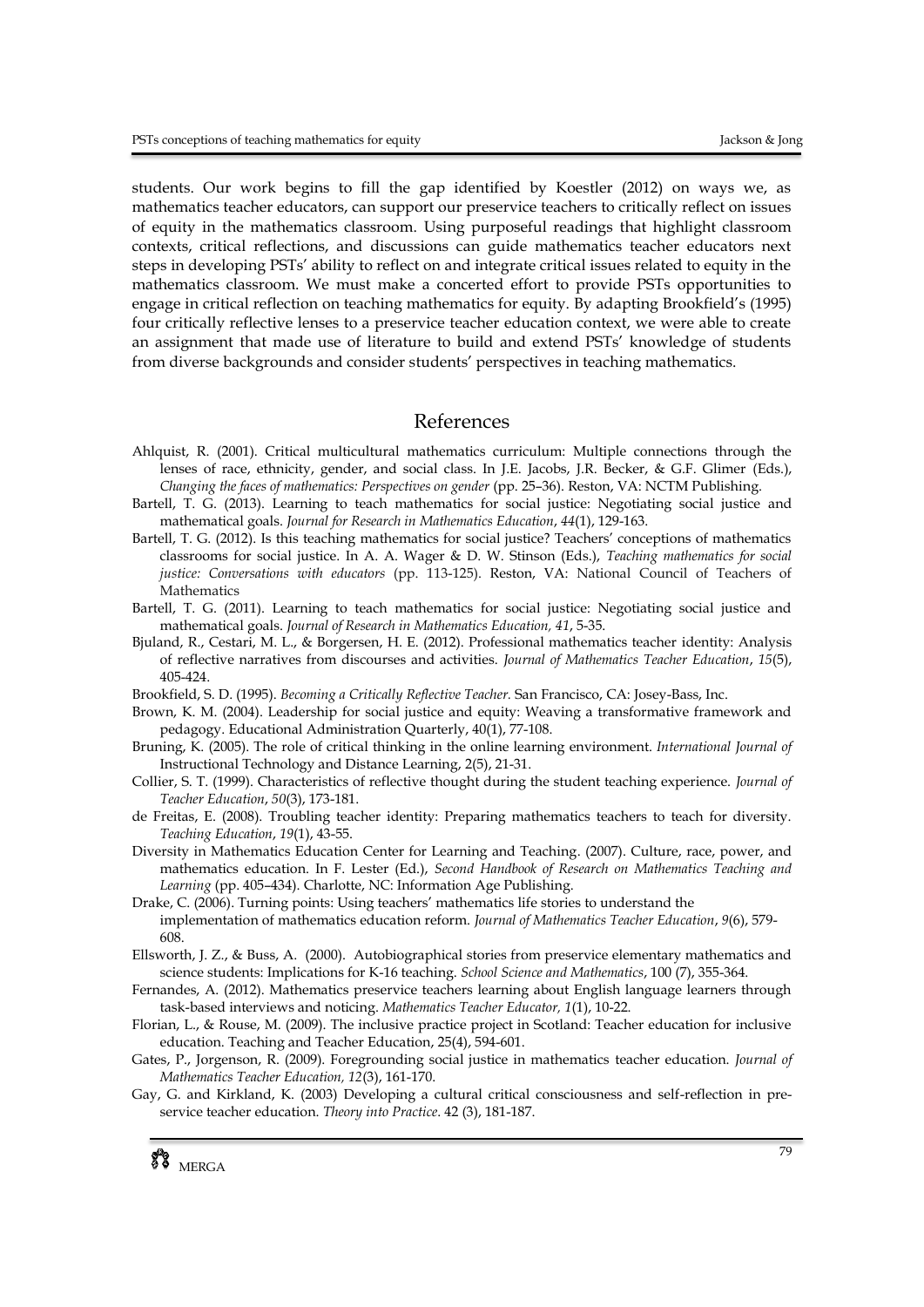- Gutiérrez, R. (2002). Enabling the practice of mathematics teachers in context: Toward a new equity research agenda. *Mathematical Thinking and Learning*, *4*(2-3), 145-187.
- Gutstein, E. (2006). *Reading and writing the world with mathematics: Toward a pedagogy for social justice*. New York, NY: Routledge.
- Harkness, S.S., D'Ambrosio, B., & Morrone, A.S. (2007). Preservice teachers' voices' describe how their teacher motivated them to do mathematics. *Educational Studies in Mathematics*. 65, 235-254.
- Howard, T. C. (2003). Culturally relevant pedagogy: Ingredients for critical teacher reflection. *Theory into Practice*, 42(3), 195-202.
- Koestler, C. (2012). Beyond apples, puppy dogs, and ice cream: preparing teachers to teach mathematics for equity and social justice. In A. A. Wager & D. W. Stinson (Eds.), *Teaching mathematics for Social Justice: Conversations with Educators* (pp. 81-97). Reston, VA: National Council of Teachers of Mathematics.
- Leonard, J., & Evans, B. R. (2012). Challenging beliefs and dispositions: Learning to teach mathematics for social justice. In A. A. Wager & D. W. Stinson (Eds.), *Teaching mathematics for social justice: Conversations with educators* (pp. 99-111). Reston, VA: National Council of Teachers of Mathematics.
- Mason, J. (2002). *Researching your own practice: The discipline of noticing*. New York: Routledge.
- Maxwell, J. A. (2005). *Qualitative research design: An interactive approach* (2<sup>nd</sup> Ed.). Thousand Oaks, CA: SAGE.
- McCulloch, A.W., Marshall, P.L., & DeCuir-Gunby, J.T. (2009) Cultural capital in children's number representations*. Teaching Children Mathematics, 16 (3),* 184-189*.*
- Rousseau, C., & Tate, W. F. (2003). No time like the present: Reflecting on equity in school mathematics. *Theory into Practice*, 42(3), 210-216.
- Ryan, Y., Fraser, K., & Dearn, J. (2004). Towards a profession of tertiary teaching: Academic attitudes in Australia (pp. 182-197). In K. Fraser (Ed.) Education Development and Leadership in Higher Education: Implementing an Institutional Strategy.
- Secada, W.G. & Berman, P.W. (1999) Equity as a value-added dimension in teaching for understanding in school mathematics. In E. Fennema and T.A. Romberg (Eds.), *Classrooms that Promote Student Understanding in Mathematics* (pp. 33-42). Mahwah, NJ: Lawrence Erlbaum.
- Sharp, K. M. (2003). Teacher reflection: A perspective from the trenches. *Theory into Practice*, *42*(3), 243-247.
- Strauss, A., & Corbin, J. (1998). *Basics of qualitative research: Techniques and procedures for*

*developing grounded theory* (2nd ed.). Thousand Oaks, CA: Sage.

- Tait, M. (2006). The Influence of Pre-service Mathematics Methods Instruction on Math Anxiety and Implementation of Reform-Based Approaches and Strategies. *The Ontario Action Researcher*, *9*(2).
- Wager and D.W. Stinson (2012), *Teaching mathematics for social justice: Conversations with educators* (Eds.). Reston, VA: National Council of Teachers of Mathematics.
- Ward, J. R., Clarke, H. D., & Horton, J. L. (2014). Effects of a research-infused botanical curriculum on undergraduates' content knowledge, STEM competencies, and attitudes toward plant sciences. *CBE-Life Sciences Education*, *13*(3), 387-396.
- Whipp, J. L. (2003). Scaffolding critical reflection in online discussions helping prospective teachers think deeply about field experiences in urban schools. *Journal of teacher education*, *54*(4), 321-333.
- Webster-Wright, A. (2009). Reframing professional development through understanding authentic professional learning. *Review of Educational Research*, *79*(2), 702-739.

# *Authors*

Christa Jackson Iowa State University email: jacksonc@iastate.edu

Cindy Jong University of Kentucky